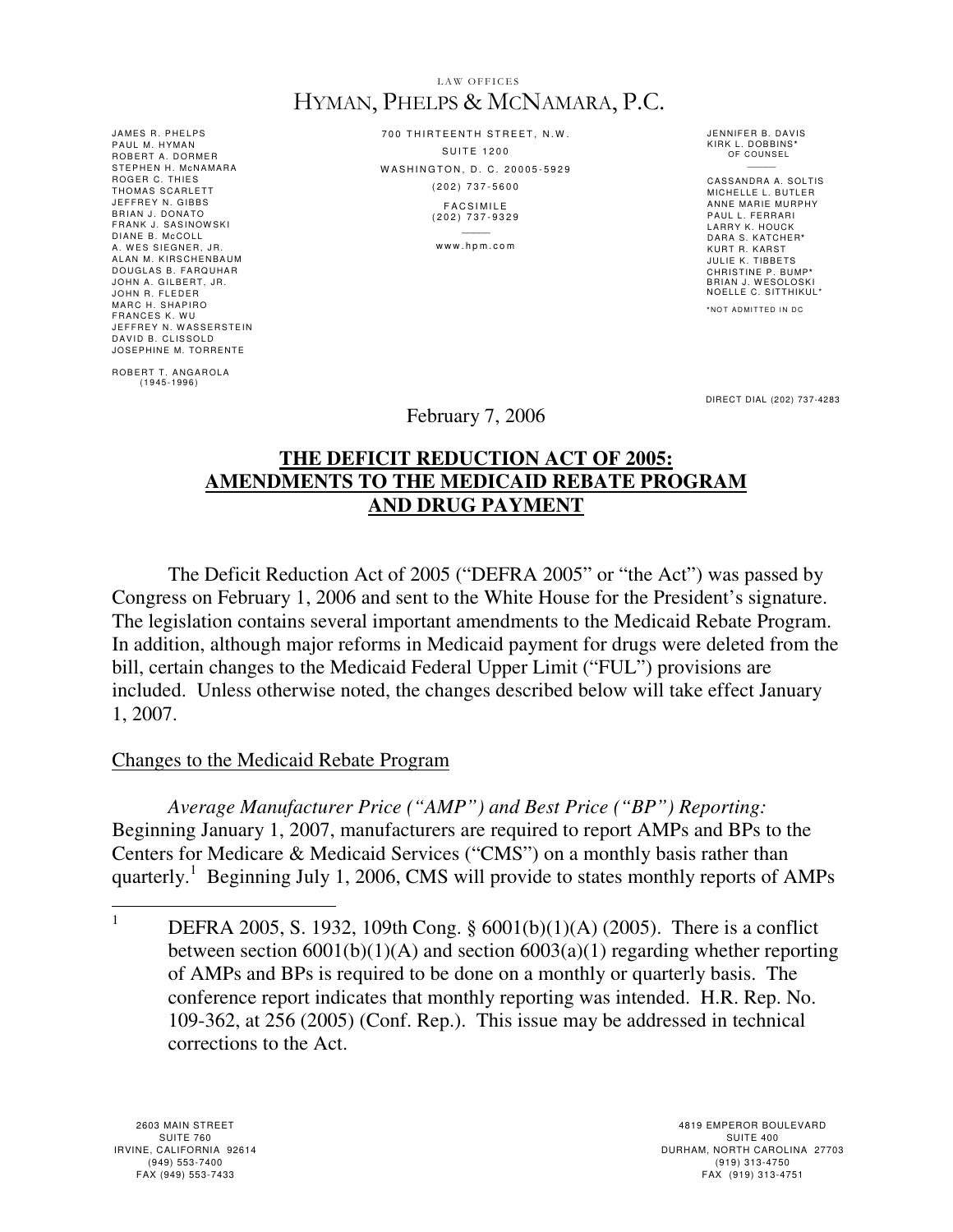Memorandum HYMAN, PHELPS & MCNAMARA, P.C.

February 7, 2006 Page 2

for single source drugs and multiple source drugs.<sup>2</sup> Additionally, CMS will begin publishing AMPs on a website accessible to the public, updated quarterly.<sup>3</sup>

 *Prompt Pay Discounts:* The definition of AMP is amended so that customary prompt pay discounts to wholesalers are no longer deducted in the calculation of AMP.<sup>4</sup> However, the price reports submitted by manufacturers to CMS are to include customary prompt pay discounts extended to wholesalers, in addition to AMP and BP.<sup>5</sup>

 *Nominal Price Sales:* Manufacturers will be required to report quarterly information on sales of Medicaid covered drugs that are made at a nominal price.<sup>6</sup> In addition, the exclusion from BP of nominal prices has been limited so that the exclusion will only apply to sales to the following entities: section 340B covered entities, $\overline{7}$ intermediate care facilities for the mentally retarded, state-owned or operated nursing facilities, and other safety net providers as determined by the Department of Health and Human Services ("DHHS").<sup>8</sup> The nominal price limitations do not apply to nominal drug purchases pursuant to a master agreement with the Department of Veterans Affairs.<sup>9</sup>

 *Authorized Generics:* The definition of BP is amended to include "the lowest price available to any entity for any [single source drug or innovator multiple source drug] of a manufacturer that is sold under a new drug application ["NDA"] approved under section  $505(c)$  of the Federal Food, Drug, and Cosmetic Act.<sup> $10$ </sup> This applies to

- 4 Id.  $§ 6001(c)(1)(C)$ .
- 5 Id. § 6001(c)(2).
- 6 Id.  $§ 6001(d)(1)$ .
- 7 See Public Health Service Act § 340B, 42 U.S.C. § 256b. These are disproportionate share hospitals and certain clinics that receive grants from the Public Health Service.
- 8 DEFRA 2005 § 6001(d)(2).
- 9 Id.
- <sup>10</sup> Id. § 6003(b)(1)(A).

 $\frac{1}{2}$ Id.  $§ 6001(b)(1)(B)$ .

<sup>3</sup> Id.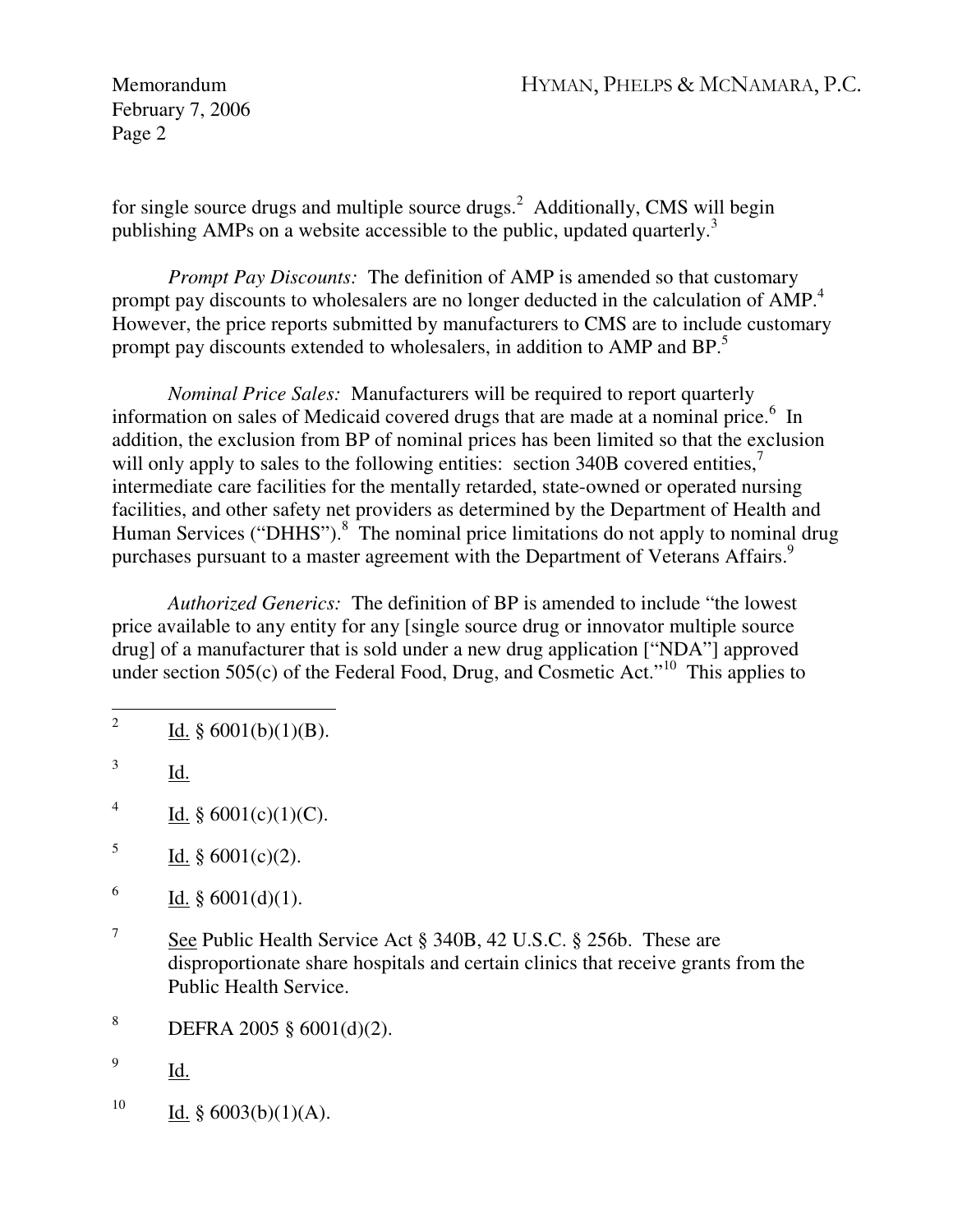Memorandum HYMAN, PHELPS & MCNAMARA, P.C.

February 7, 2006 Page 3

"price[s] available from the manufacturer during the rebate period to any wholesaler, retailer, provider, health maintenance organization, nonprofit entity, or governmental entity within the United States."<sup>11</sup> A "special rule" applicable to  $BP$  is added to state that "in the case of a manufacturer that approves, allows, or otherwise permits any other drug of the manufacturer to be sold under [an NDA] approved under section 505(c) of the Federal Food, Drug, and Cosmetic Act, [BP] shall be inclusive of the lowest price for such authorized drug available from the manufacturer during the rebate period to any manufacturer, wholesaler, retailer, provider, health maintenance organization, nonprofit entity, or governmental entity within the United States.  $\ldots$ <sup>12</sup> It is clear from this provision that, where a manufacturer sells a generically labeled version of its brand name drug under the same NDA as the brand name drug, sales of the generically labeled drug are included in the BP of the brand name drug. It is also clear that a manufacturer's sales of an authorized generic drug to another company, which subsequently sells to its own customers under the first manufacturer's NDA, are included in the first manufacturer's BP. In the latter case, the statute can also be read as providing that the second company's sales are not included in the first manufacturer's BP. However, the statute is somewhat ambiguous on this point. Interested manufacturers may want to seek clarification from CMS, the implementing agency.

In addition, the definition of AMP is amended such that the AMP for a drug for which "a manufacturer . . . approves, allows, or otherwise permits any drug of the manufacturer to be sold under [an NDA] approved under section 505(c) of the Federal Food, Drug, and Cosmetic Act" will be "inclusive of the average price paid for such drug by wholesalers for drugs distributed to the retail pharmacy class of trade."<sup>13</sup>

 *AMP Regulations:* No later than June 1, 2006, the Inspector General of DHHS is required to review the requirements for the calculation of AMP and recommend changes to such requirements.<sup>14</sup> DEFRA 2005 sets a deadline of July 1, 2007 for DHHS to promulgate a regulation that "clarifies the requirements for, and the manner in which, [AMPs] are determined.  $\ldots$ <sup>15</sup>

- <sup>12</sup> DEFRA 2005 § 6003(b)(1)(B) (emphasis added).
- <sup>13</sup> Id. §  $6003(b)(2)$ .
- <sup>14</sup> Id. § 6001(c)(3)(A).
- <sup>15</sup> Id. § 6001(c)(3)(B).

<sup>11</sup> 42 U.S.C. § 1396r-8(c)(1)(C)(i) (emphasis added).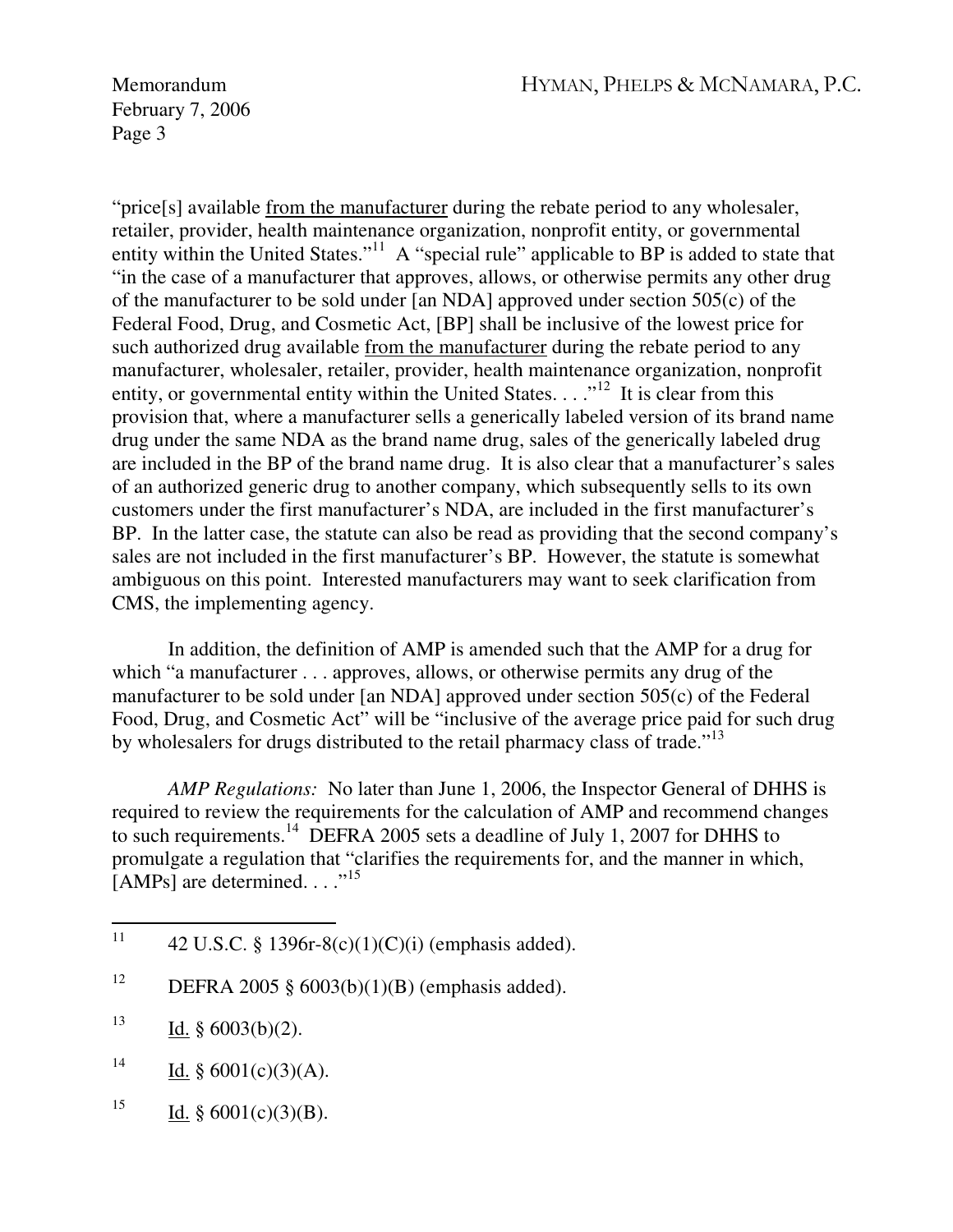February 7, 2006 Page 4

 *Physician-Administered Drugs:* DEFRA 2005 includes a provision to encourage states to capture physician-administered drugs under the Rebate Program. In order to secure rebates for such drugs (and as a condition of receiving Medicaid payment), states are required to submit certain utilization data and coding (e.g., J-codes and NDC numbers) to DHHS.<sup>16</sup> For single source physician-administered drugs administered after January 1, 2006, states are required to provide for the collection and submission of utilization data and coding for drugs specified by DHHS. For multiple source physicianadministered drugs, the Secretary is required to publish a list of the twenty such drugs with the highest dollar volume under the Medicaid Program no later than January 1,  $2007<sup>17</sup>$  For drugs on this list that are administered after January 1, 2008, the state is required to provide for the collection and submission of utilization data and coding for drugs specified by DHHS. $^{18}$ 

## Changes in Medicaid Payment for Drugs

 *Federal Upper Limit:* The FUL on reimbursement for multiple source drugs has been changed from 150 percent of the published price of the lowest cost generic drug to 250 percent of the AMP of the lowest cost generic drug.<sup>19</sup> In addition, FULs will apply to multiple source drugs for which the Food and Drug Administration has rated two or more products to be therapeutically and pharmaceutically equivalent, rather than three as before. $20$ 

 *Retail Survey Prices:* DEFRA 2005 permits the Secretary of DHHS to contract with a vendor for the determination of retail survey prices for covered outpatient drugs that represent a nationwide average of consumer purchase prices for such drugs.<sup>21</sup> This information will be provided to states in a monthly basis.<sup>22</sup> Additionally, each state shall provide an annual report to DHHS that includes payment rates under the state plan for

| 16 | Id. § 6002.          |
|----|----------------------|
| 17 | Id.                  |
| 18 | Id.                  |
| 19 | Id. $§ 6001(a)(2)$ . |
| 20 | Id. $§ 6001(a)(1)$ . |
| 21 | Id. $§ 6001(e)$ .    |
| 22 | Id.                  |